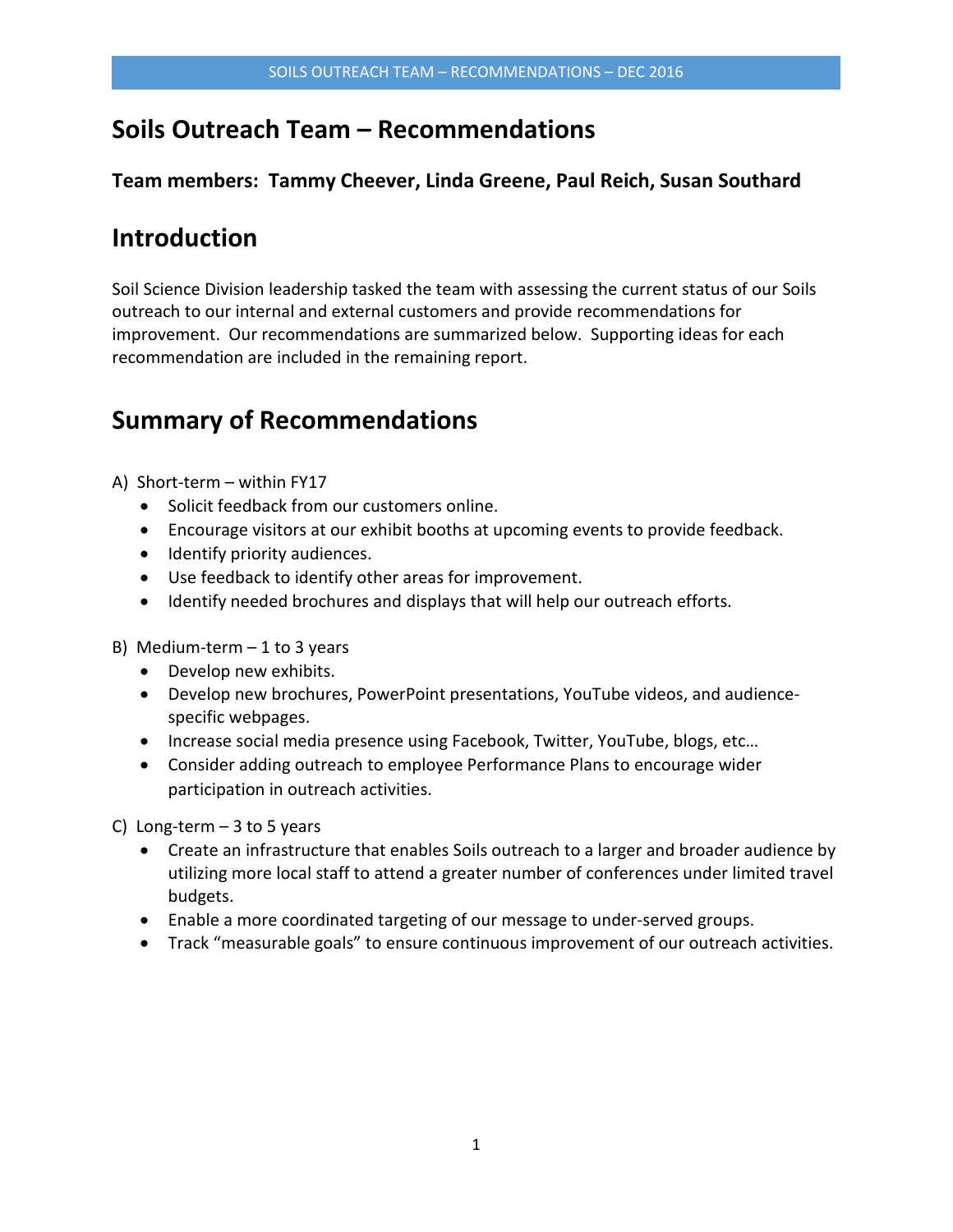## **Recommendation Details**

#### **A) Short-term – within FY17**

- **Solicit feedback from our customers online.** 
	- o Use Foresee Customer Satisfaction Performance Report Collect feedback from this report for any comments related to Soils. Consider adding questions that are more specific to Soils.
	- o Monitor online Soils feedback forms: https://www.nrcs.usda.gov/wps/portal/nrcs/main/soils/contactus/feedback/
- **Encourage visitors at our exhibit booths at upcoming events to provide feedback.**
	- o A feedback handout/sign was created (see Appendix I. Sample feedback request).
- **Identify priority audiences.**
	- o External customers: Students, Teachers, Farmers, Ranchers, Suburban Homeowners, Urban Homeowners, Researchers, Cooperators, Consultants, Emergency Managers, NGO/nonprofits, Engineers, Architects, Builders, Home buyers, Policy makers, Military, Federal agencies and others.
		- We should reach out to all potential customers.
		- We should develop our outreach information products to meet the needs of each customer group.
		- Expand the "Browse by Audience" section on the Soils webpage to include some of these other customers.
	- o Internal Customers: NRCS employees, NRCS leadership, USDA employees, USDA leadership, NCSS Partners.
		- Weekly Update, Inside NRCS, NCSS Newsletter have all been used to highlight our soils products.
		- USDA Connect is the NRCS employee Intranet and could be an avenue for increasing awareness.
		- Need to make sure that we keep "selling" Soils to other NRCS divisions.
	- o Exhibiting at Conferences (see Appendix II. List of National Organizations).
	- o Groups we have missed.
		- NGOs such as the Natural Areas Association (NAA) many groups are applying land management on the ground and do not consider the soils and they don't know what we can offer.
		- Other nonagricultural environmental groups.
		- **Minority groups and underserved communities.**
- **Use feedback to identify other areas for improvement.**
	- o Monitor feedback and provide regular reporting to outreach leadership.
	- o Create a SharePoint site for capturing exhibiting experiences of staff and sharing feedback from exhibit visitors.
- **Identify needed brochures and displays that will help our outreach efforts.**
	- o Existing exhibit handouts:
		- Web Soil Survey brochure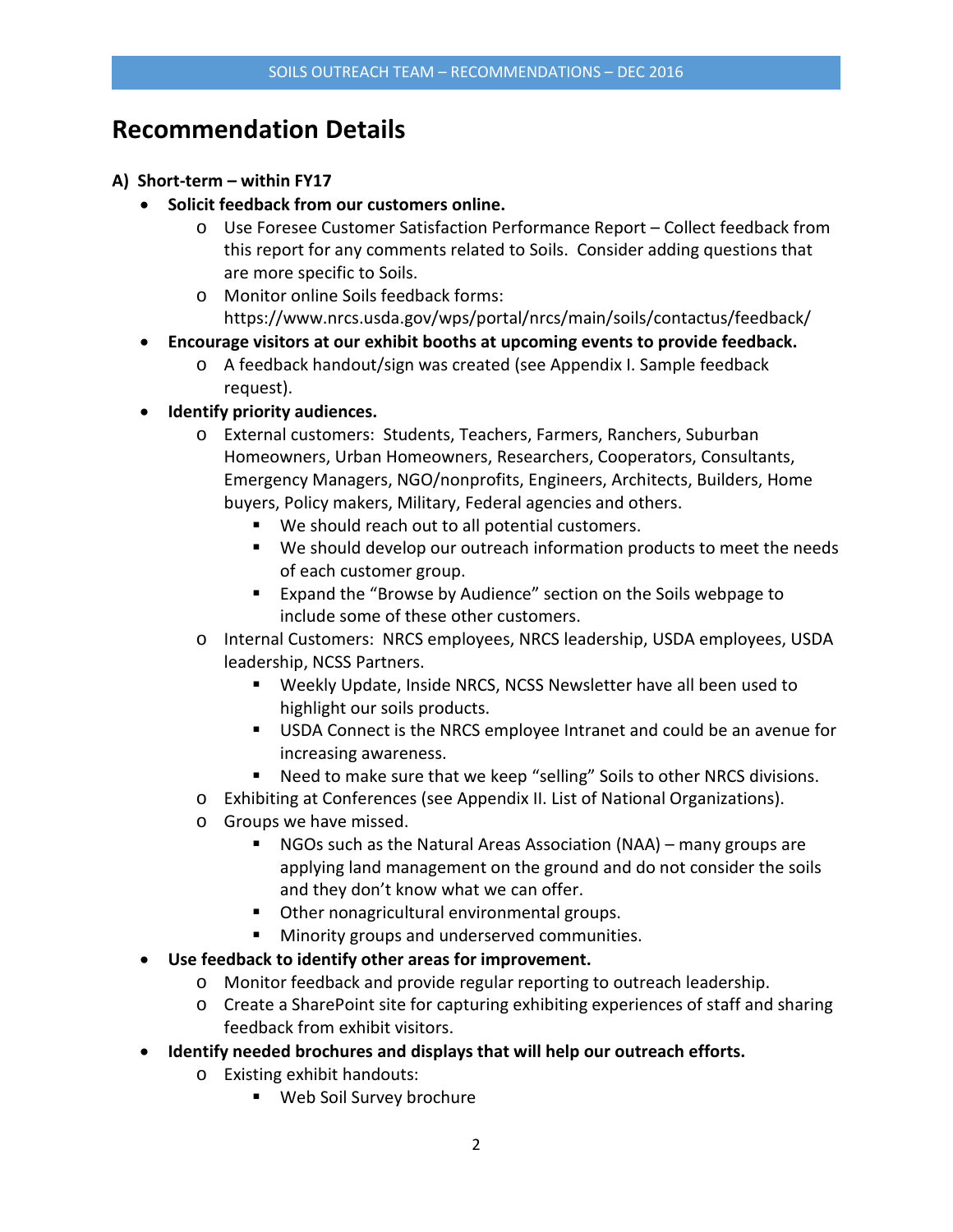- National Soil Survey Center brochure (out of date)
- Soils Planner (since 1999)
- 12 Soil Orders poster (low supply)
- Book mark with soils.usda.gov (out of print)

#### **B) Medium-term – 1 to 3 years**

#### • **Develop new exhibits**

- $\circ$  New Soils display design is currently under review with planned December 2016 completion. The new display will be large with workstations and skins that can be swapped depending on audience. What themes will be available for the display skins?
- o Existing displays:
	- 12 individual pullup banners of Soil Orders
	- Web Soil Survey nomadic
	- **Agency Soil Health displays**
	- Other soils displays created at the Regional/State level
- **Develop new brochures, PowerPoint presentations, YouTube videos, and audiencespecific webpages.**
	- o Utilize customer feedback and past experiences of exhibiting to update and create new information products that help everyone better understand and use our soil resources.
	- o Expand our training materials on soils applications and databases, e.g. Web Soil Survey users may not be aware of all of its capabilities.
- **Increase social media presence using Facebook, Twitter, YouTube, blogs, etc…**
	- o On the NCSS Facebook page we should be following the pages of some National Organizations and ask them to follow ours.
	- o Weekly Update content will be available online via link on the NSSC Facebook page.
	- o Expand our videos on YouTube to include short videos on specific topics, e.g. Web Soil Survey how-to videos.
	- o Determine other popular social media platforms for younger audiences. They may be less likely to use Facebook and, instead, use Instagram for social interactions. Younger audiences often use YouTube instead of text-dominant websites for information.
	- o On the main NRCS website there is a link to the NRCS Blog and on that page there are categories, including Soil Survey (0). We should get some items posted. All of the other categories have at least one post. Potential blog posts should be sent to Sarah Haymaker, NHQ Public Affairs, for posting to: https://www.blogs.nrcs.usda.gov/wps/portal/nrcs/blog/nrcsblog/home/
	- o An example of the effectiveness of social media outreach is Susan Southard's Soil Color blog that was used by Munsell Company's website. See: http://munsell.com/color-blog/soil-colors-national-parks-anniversary/. The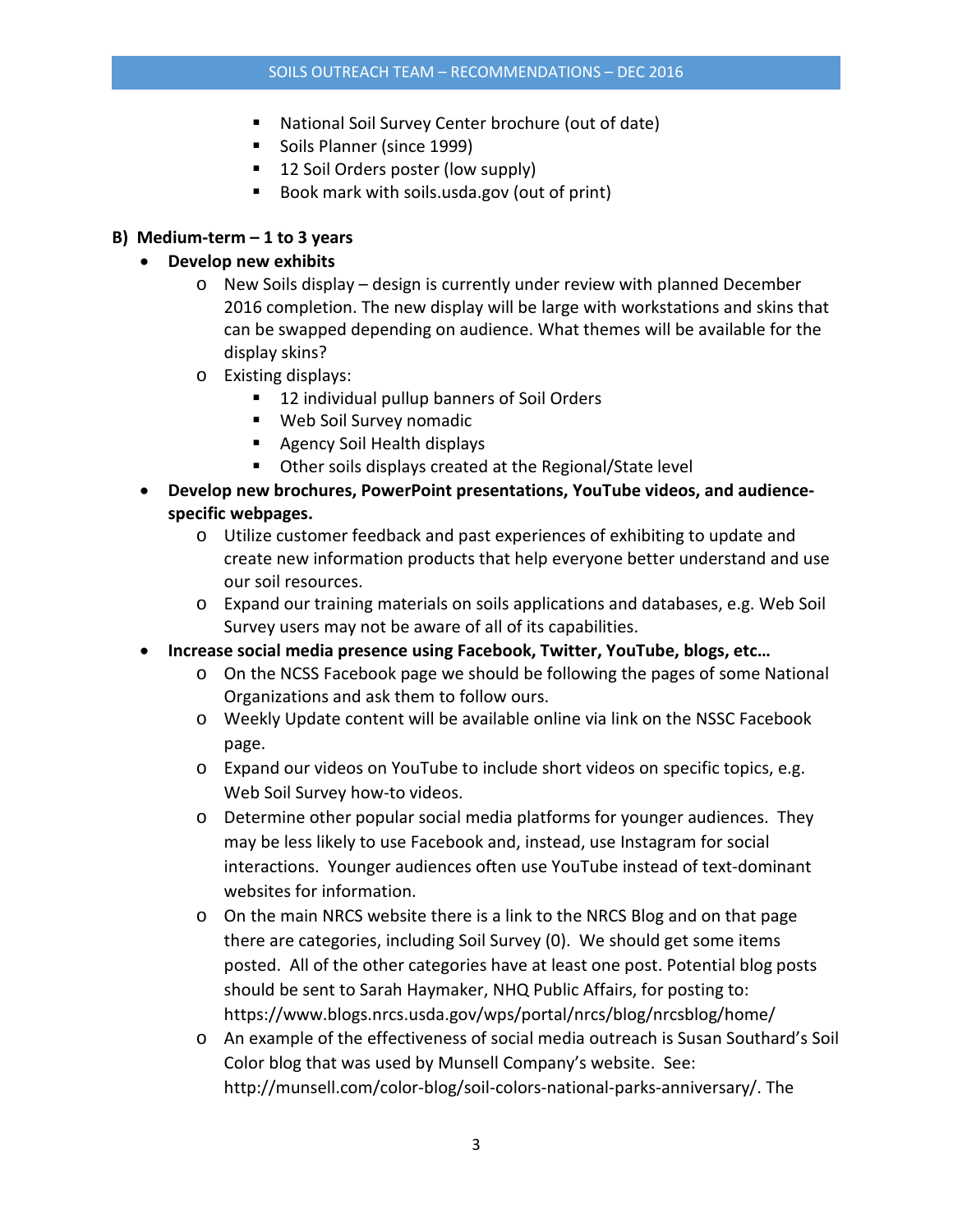International Union of Soil Science shared this link in one of their recent newletters sent to its members. Potential for using Janice Lang's work on the Munsell site.

- o Inside NRCS Employee e-Newsletter goes to all employees and so we should continue contributing stories.
- o Increase Tweets, especially during meetings and events.
- $\circ$  GovDelivery thousands of people have signed up to receive the periodic emailed updates on products.
- **Consider adding outreach to employee Performance Plans to encourage more participation in outreach activities.**
	- o "Exceeds Fully Successful" rating would require participation in at least one outreach event.

#### **C) Long-term – 3 to 5 years**

- **Create an infrastructure that enables Soils outreach to a larger and broader audience by utilizing more local staff to attend a greater number of conferences under limited travel budgets.** 
	- o Expand use of our staff resources at the Regional Office level. Encourage people within each region that have an interest and/or experience in outreach and provide them with the means to exhibit at conferences that we want to target and that occur in their region. This will save on travel expenses and NHQ/NSSC staff time.
	- o If employee Performance Plans include incentives for outreach activities the number of people reached will increase.
- **Enable a more coordinated targeting of our message to under-served groups.**
	- o Leadership should identify under-served audiences and prioritize future exhibiting and encourage development of new information products to meet the needs of these audiences.
- **Track "measurable goals" to ensure continuous improvement of our outreach activities.**
	- o Establish "Measurable Goals" such as number of visitors, number of requests for additional info, invitations to provide workshops.
	- o Review "Measurable Goals" with the objective of having follow on activities that improve our outreach by:
		- Creating Partnerships
		- Becoming the POC for continuing education credits for soils.
		- **Provide workshops to increase awareness and use of our products.**
	- o Keep monitoring our soils website metrics and social media metrics to help us focus on the quality of our content and ensure we promote ourselves using relevant online social outlets.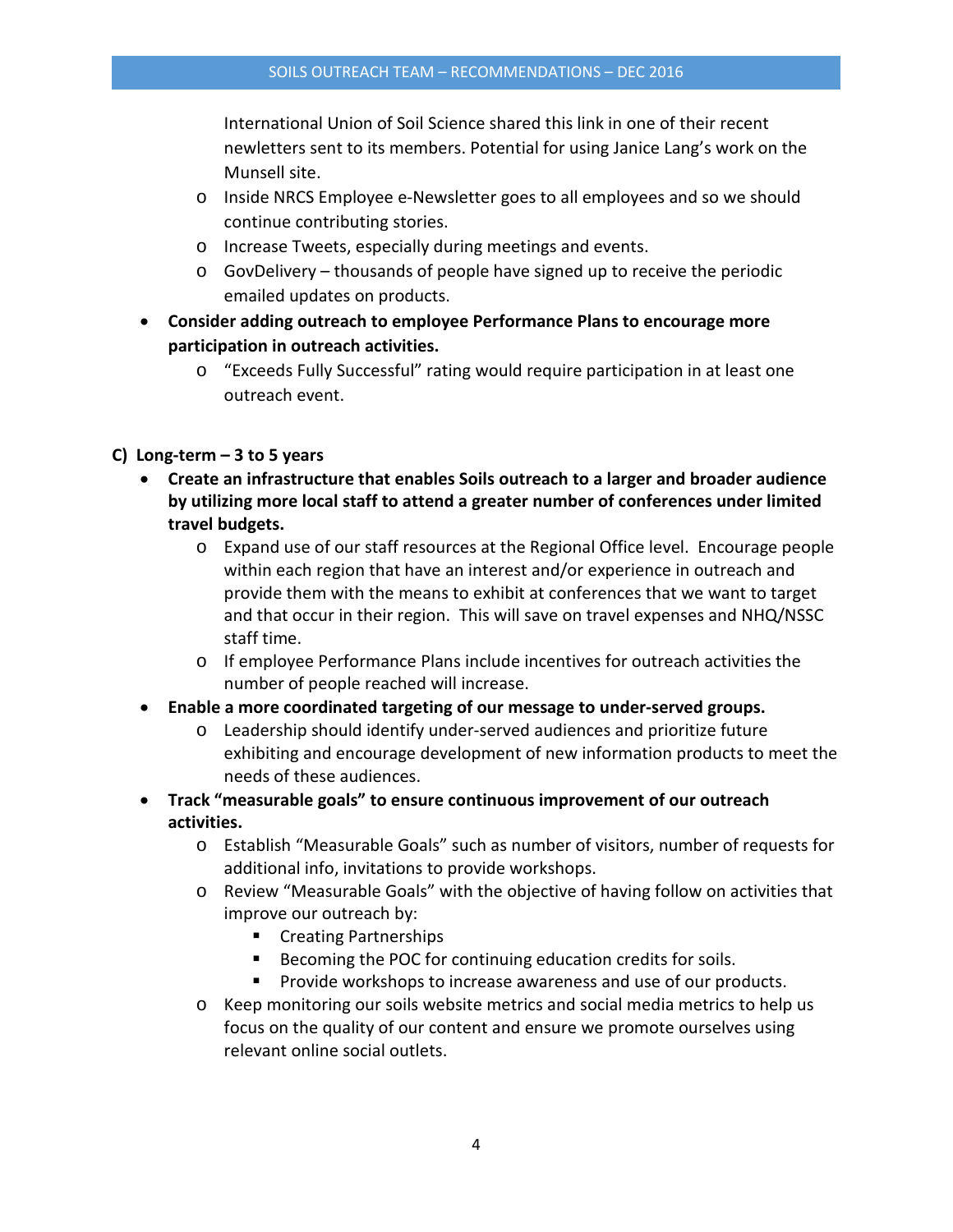## **Appendix I. Sample feedback request**



# Help us serve you better, give us some feedback.

http://www.nrcs.usda.gov/wps/portal/nrcs/main/soils/contactus/feedback/